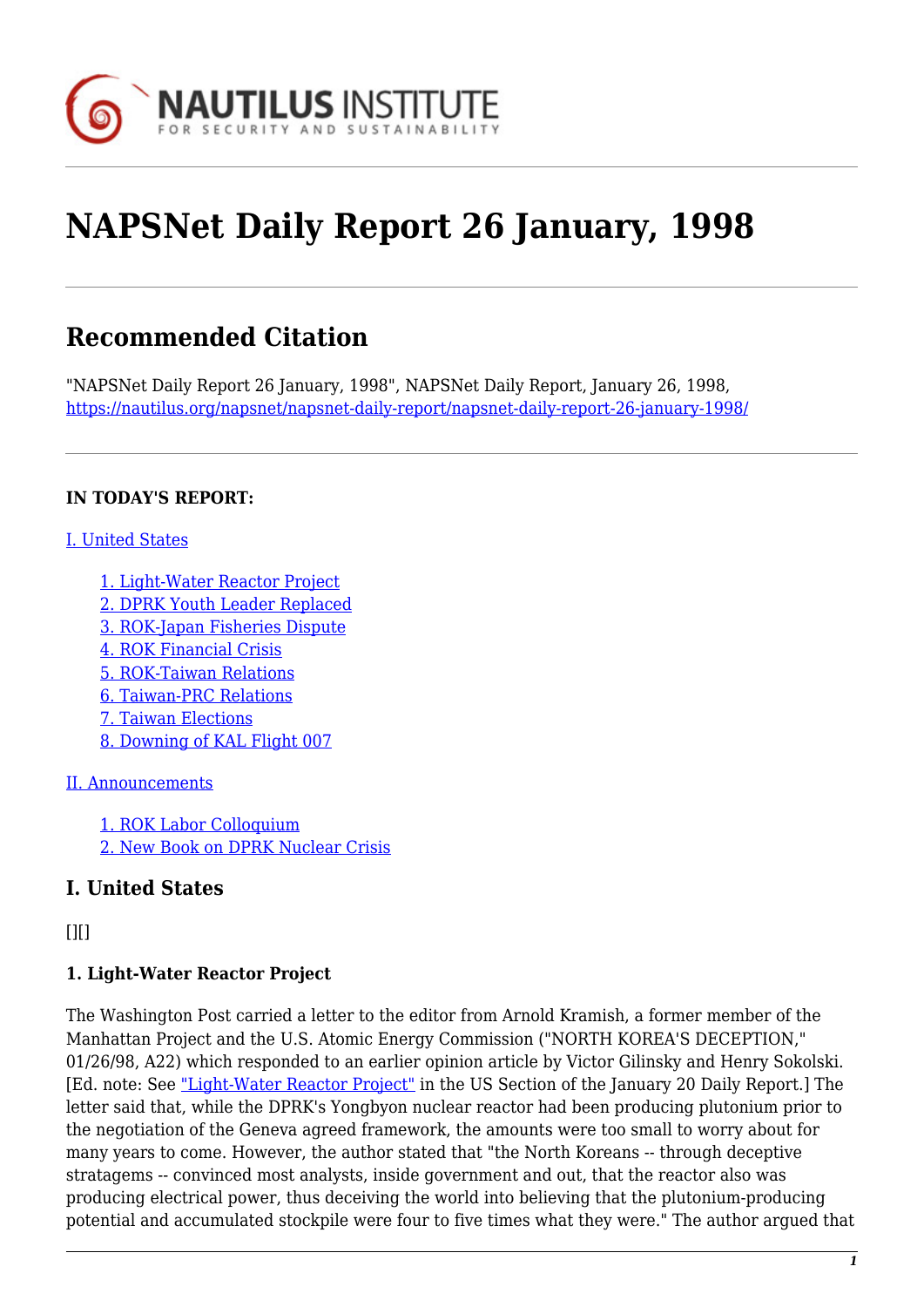the "situation was not adequately analyzed, either in historical context or in technical terms, to justify the immediate panic that almost led to military action against North Korea."

<span id="page-1-0"></span> $[$ [ $]$  $[$  $]$  $[$  $]$  $[$  $]$  $[$  $]$  $[$  $]$  $[$  $]$  $[$  $]$  $[$  $]$  $[$  $]$  $[$  $]$  $[$  $]$  $[$  $]$  $[$  $]$  $[$  $]$  $[$  $]$  $[$  $]$  $[$  $]$  $[$  $]$  $[$  $]$  $[$  $]$  $[$  $]$  $[$  $]$  $[$  $]$  $[$  $]$  $[$  $]$  $[$  $]$  $[$  $]$  $[$  $]$  $[$  $]$  $[$  $]$  $[$  $]$  $[$  $]$  $[$  $]$  $[$  $]$  $[$  $]$  $[$ 

#### **2. DPRK Youth Leader Replaced**

The BBC World Service ("NORTH KOREAN YOUTH LEAGUE LEADER DISMISSED," 01/26/98) reported that according to unnamed sources, Chong Ryong-hae, leader of the Kim Il-sung Socialist Youth League, has been dismissed from his post and replaced by Ri Il-Hwan. The sources said that Chong was removed due to ill health by a plenary meeting of the League's central committee.

<span id="page-1-1"></span> $[$ [ $]$  $[$  $]$  $[$  $]$  $[$  $]$  $[$  $]$  $[$  $]$  $[$  $]$  $[$  $]$  $[$  $]$  $[$  $]$  $[$  $]$  $[$  $]$  $[$  $]$  $[$  $]$  $[$  $]$  $[$  $]$  $[$  $]$  $[$  $]$  $[$  $]$  $[$  $]$  $[$  $]$  $[$  $]$  $[$  $]$  $[$  $]$  $[$  $]$  $[$  $]$  $[$  $]$  $[$  $]$  $[$  $]$  $[$  $]$  $[$  $]$  $[$  $]$  $[$  $]$  $[$  $]$  $[$  $]$  $[$  $]$  $[$ 

## **3. ROK-Japan Fisheries Dispute**

The Wall Street Journal (Michael Schuman, "CONFLICT OVER FISHING INTENSIFIES BETWEEN SOUTH KOREA AND JAPAN," Tokyo, 01/26/98) and the Associated Press (Sang-Hun Choe, "SKOREA FISHERMEN MARCH ON EMBASSY," 01/24/98) Seoul reported that a Japanese official said that eight ROK fishing boats entered off-limit waters off the coast of northern Japan early Sunday to protest Japan's decision to pull out of the 1965 bilateral fishing treaty. On Saturday, hundreds of ROK fishermen and activists marched on the Japanese Embassy in Seoul. On Sunday, ROK President-elect Kim Dae-jung told former assistant US secretary of state Richard Holbrooke, "I had planned to take action after I take office to improve Korea-Japan relations but the Japanese decision put me in a difficult position."

<span id="page-1-2"></span> $[$ [ $]$  $[$  $]$  $[$  $]$  $[$  $]$  $[$  $]$  $[$  $]$  $[$  $]$  $[$  $]$  $[$  $]$  $[$  $]$  $[$  $]$  $[$  $]$  $[$  $]$  $[$  $]$  $[$  $]$  $[$  $]$  $[$  $]$  $[$  $]$  $[$  $]$  $[$  $]$  $[$  $]$  $[$  $]$  $[$  $]$  $[$  $]$  $[$  $]$  $[$  $]$  $[$  $]$  $[$  $]$  $[$  $]$  $[$  $]$  $[$  $]$  $[$  $]$  $[$  $]$  $[$  $]$  $[$  $]$  $[$  $]$  $[$ 

## **4. ROK Financial Crisis**

The Wall Street Journal (Stephen E. Frank, "BANKS NEAR AGREEMENT ON SOUTH KOREAN DEBT," New York, 01/26/98) reported that international banks and the ROK government are close to an agreement to convert much of the ROK banking system's short-term foreign currency debt into government-guaranteed loans.

The Wall Street Journal (Michael Schuman and Marcus W. Brauchli, "KIM SAYS KOREA'S FULL RECOVERY FROM CRISIS MAY TAKE 5 YEARS," Seoul, 01/26/98) reported that ROK President-elect Kim Dae-jung stated in an interview that the ROK economy will not begin to recover from the financial crisis until the end of next year. He added that the number of unemployed could more than double to one million. However, Kim predicted that by the end of his term five years from now, the ROK will have worked through its problems and have become a "truly advanced country." He stated, "If we had true democracy, we would not have the massive, collusive ties between business and government." Kim also said that he has ordered an inquiry into the causes of the country's economic problems. However, he added, "We are not thinking of punishing anyone at this point. We want the truth of the matter."

<span id="page-1-3"></span> $[$ [ $]$  $[$  $]$  $[$  $]$  $[$  $]$  $[$  $]$  $[$  $]$  $[$  $]$  $[$  $]$  $[$  $]$  $[$  $]$  $[$  $]$  $[$  $]$  $[$  $]$  $[$  $]$  $[$  $]$  $[$  $]$  $[$  $]$  $[$  $]$  $[$  $]$  $[$  $]$  $[$  $]$  $[$  $]$  $[$  $]$  $[$  $]$  $[$  $]$  $[$  $]$  $[$  $]$  $[$  $]$  $[$  $]$  $[$  $]$  $[$  $]$  $[$  $]$  $[$  $]$  $[$  $]$  $[$  $]$  $[$  $]$  $[$ 

## **5. ROK-Taiwan Relations**

The AP-Dow Jones News Service ("SOUTH KOREA, TAIWAN FAIL TO SECURE CLOSE TRADE TIES," Taipei, 01/26/98) Taiwan Economics Minister Wang Chih-kang said Monday that resuming the ROK-Taiwan ministerial meeting that was held annually before the ROK switched diplomatic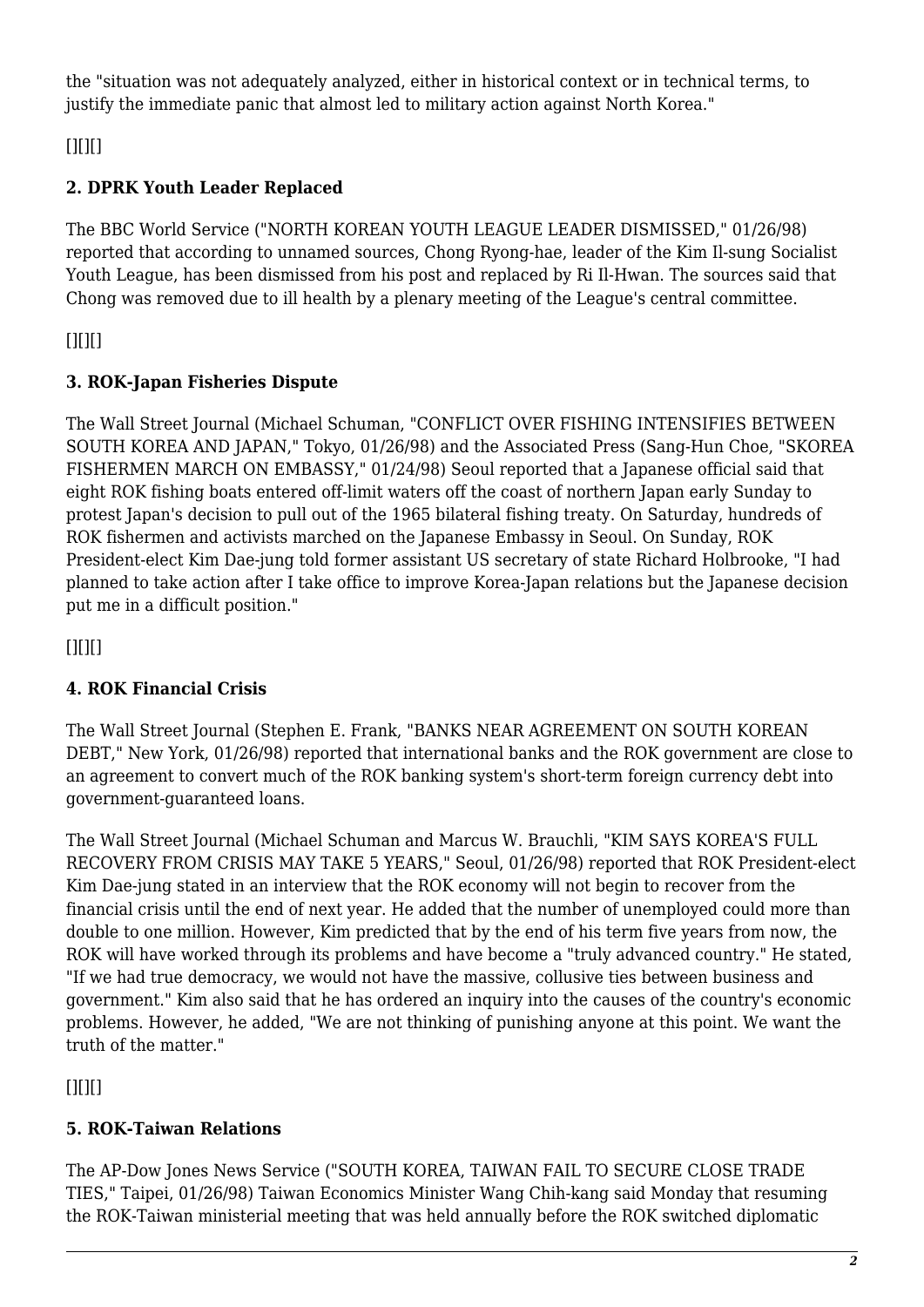recognition to the PRC is essential for the two countries to improve trade ties. He also said that Taiwan will continue with its plan to ship nuclear waste for storage in the DPRK. The plan has been stalled as Taiwanese authorities have yet to approve the DPRK storage facilities. The official Central News Agency quoted an ROK trade representative in Taipei as saying the resumption of ministerial meetings would be difficult "for the reason you all know."

<span id="page-2-0"></span> $[$ [ $]$  $[$  $]$  $[$  $]$  $[$  $]$  $[$  $]$  $[$  $]$  $[$  $]$  $[$  $]$  $[$  $]$  $[$  $]$  $[$  $]$  $[$  $]$  $[$  $]$  $[$  $]$  $[$  $]$  $[$  $]$  $[$  $]$  $[$  $]$  $[$  $]$  $[$  $]$  $[$  $]$  $[$  $]$  $[$  $]$  $[$  $]$  $[$  $]$  $[$  $]$  $[$  $]$  $[$  $]$  $[$  $]$  $[$  $]$  $[$  $]$  $[$  $]$  $[$  $]$  $[$  $]$  $[$  $]$  $[$  $]$  $[$ 

#### **6. Taiwan-PRC Relations**

The Associated Press (Charles Hutzler, "CHINA ENTICES TAIWAN INTO TALKING," Beijing, 01/26/98) and Reuters (Justin Jin, "CHINA SOFTENS TERMS FOR TALKS WITH TAIWAN," Beijing, 01/26/98) reported that the PRC offered on Monday to renew talks on reunification with Taiwan, saying that Taiwan would not need to recognize the PRC's sovereignty as a precondition. Tang Shubei, deputy director of the Taiwan Affairs Office in the PRC Cabinet, stated, "We don't believe that for the two sides to negotiate, Taiwan must first recognize the central government of the People's Republic of China as a precondition." However, he added that Taiwan must "pledge that there is one China and Taiwan is a part of China." Also, PRC Foreign Minister Qian Qichen, in a speech carried by state media, called for increased contact between the semi-official agencies both sides use to handle relations. Meanwhile, Chang King-yu, chairman of Taiwan's Mainland Affairs Council, said Monday, "We are ready to resume dialogues. But we want to reiterate that such talks must be held with no preconditions."

<span id="page-2-1"></span> $[$ [ $]$  $[$  $]$  $[$  $]$  $[$  $]$  $[$  $]$  $[$  $]$  $[$  $]$  $[$  $]$  $[$  $]$  $[$  $]$  $[$  $]$  $[$  $]$  $[$  $]$  $[$  $]$  $[$  $]$  $[$  $]$  $[$  $]$  $[$  $]$  $[$  $]$  $[$  $]$  $[$  $]$  $[$  $]$  $[$  $]$  $[$  $]$  $[$  $]$  $[$  $]$  $[$  $]$  $[$  $]$  $[$  $]$  $[$  $]$  $[$  $]$  $[$  $]$  $[$  $]$  $[$  $]$  $[$  $]$  $[$  $]$  $[$ 

## **7. Taiwan Elections**

Reuters (Lawrence Chung, "TAIWAN'S NATIONALISTS BOUNCE BACK IN LOCAL POLLS," Taipei, 01/24/98) reported that Taiwan's ruling Nationalist Party won 49 percent of 890 local council seats and 55 percent of 319 township mayoralties in voting held Saturday. The opposition Democratic Progressive Party, which dominated magistrate elections in November, won 16 percent of the council seats and 19 percent of the township posts. Independent candidates won 32 percent of the council seats and 25 percent in the townships, while the New Party took only three percent in the councils and failed to gain a single township post. The Taiwan Independence Party took just one council seat.

<span id="page-2-2"></span> $[$ [ $]$  $[$  $]$  $[$  $]$  $[$  $]$  $[$  $]$  $[$  $]$  $[$  $]$  $[$  $]$  $[$  $]$  $[$  $]$  $[$  $]$  $[$  $]$  $[$  $]$  $[$  $]$  $[$  $]$  $[$  $]$  $[$  $]$  $[$  $]$  $[$  $]$  $[$  $]$  $[$  $]$  $[$  $]$  $[$  $]$  $[$  $]$  $[$  $]$  $[$  $]$  $[$  $]$  $[$  $]$  $[$  $]$  $[$  $]$  $[$  $]$  $[$  $]$  $[$  $]$  $[$  $]$  $[$  $]$  $[$  $]$  $[$ 

## **8. Downing of KAL Flight 007**

The New York Time (Michael R. Gordon, "NEW AIR CHIEF IN RUSSIA HAS NO REGRET ON KOREAN JET," Moscow, 01/24/98, A4) reported that the newly appointed as head of the Russian Air Force, Colonel General Anatoly Kornukov, said that he did not regret his decision to shoot down Korean Air Flight 007 over Sakhalin island in 1983. Kornukov stated, "I will always be sure that the order was given correctly. If something like that would happen now, I would act the same way."

## <span id="page-2-3"></span>**II. Announcements**

<span id="page-2-4"></span> $[$ [ $]$  $[$  $]$  $[$  $]$  $[$  $]$  $[$  $]$  $[$  $]$  $[$  $]$  $[$  $]$  $[$  $]$  $[$  $]$  $[$  $]$  $[$  $]$  $[$  $]$  $[$  $]$  $[$  $]$  $[$  $]$  $[$  $]$  $[$  $]$  $[$  $]$  $[$  $]$  $[$  $]$  $[$  $]$  $[$  $]$  $[$  $]$  $[$  $]$  $[$  $]$  $[$  $]$  $[$  $]$  $[$  $]$  $[$  $]$  $[$  $]$  $[$  $]$  $[$  $]$  $[$  $]$  $[$  $]$  $[$  $]$  $[$ 

## **1. ROK Labor Colloquium**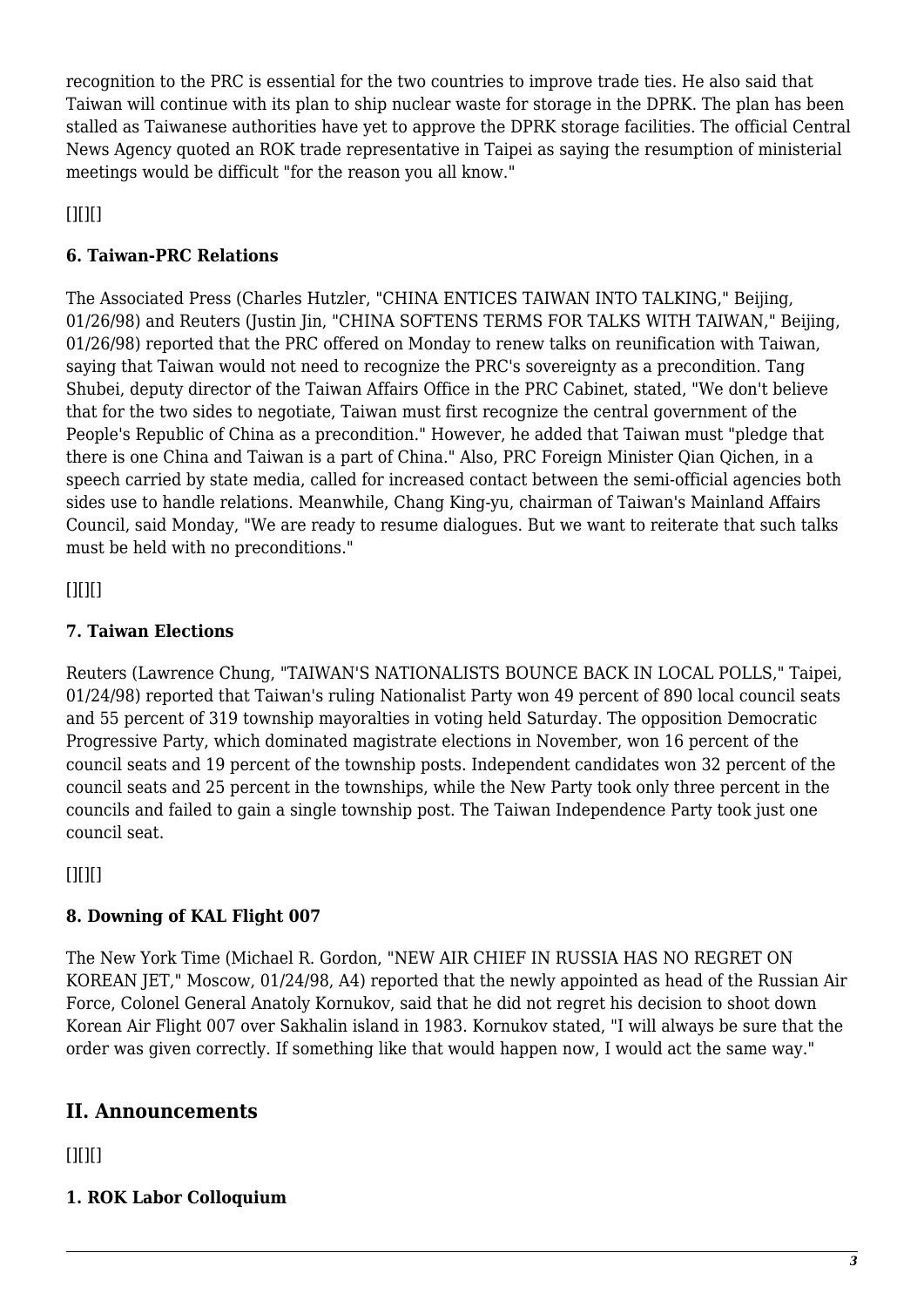The Center for Korean Studies, University Of California at Berkeley, will hold a colloquium entitled, "The Korean Congress of Trade Unions: Challenges and Opportunities," on Friday, January 30, 1998, 2:30-4:00 p.m., at the Institute of East Asian Studies, 2223 Fulton Street, 6th Floor Conference Room, Berkeley, California. The featured speaker will be Young-kil Kwon, Chairman, the Korean Congress of Trade Unions. Kwon also participated in the ROK's presidential race in December. He will speak on the origin of the trade union movement in the ROK, its current challenges, and opportunities. This talks is free to the public. For more information, please contact the Center for Korean Studies, University of California, 2223 Fulton Street, Room 508, Berkeley, CA, 94720; (510) 642-5674.

#### <span id="page-3-0"></span> $[$ [ $]$  $[$  $]$  $[$  $]$  $[$  $]$  $[$  $]$  $[$  $]$  $[$  $]$  $[$  $]$  $[$  $]$  $[$  $]$  $[$  $]$  $[$  $]$  $[$  $]$  $[$  $]$  $[$  $]$  $[$  $]$  $[$  $]$  $[$  $]$  $[$  $]$  $[$  $]$  $[$  $]$  $[$  $]$  $[$  $]$  $[$  $]$  $[$  $]$  $[$  $]$  $[$  $]$  $[$  $]$  $[$  $]$  $[$  $]$  $[$  $]$  $[$  $]$  $[$  $]$  $[$  $]$  $[$  $]$  $[$  $]$  $[$

#### **2. New Book on DPRK Nuclear Crisis**

The following announcement describes the new book by Leon V. Sigal, "Disarming Strangers: Nuclear Diplomacy with North Korea" (Princeton: Princeton University Press).

"In June 1994 the United States went to the brink of war with North Korea. With economic sanctions impending, President Bill Clinton approved the dispatch of substantial reinforcements to Korea, and plans were prepared for attacking the North's nuclear weapons complex. The turning point came in an extraordinary private diplomatic initiative by former President Jimmy Carter and others to reverse the dangerous American course and open the way to a diplomatic settlement of the nuclear crisis.

"In this lively and authoritative study of how the conflict originated, escalated, and was ultimately defused, Leon V. Sigal reveals how intelligence failures, South Korean and International Atomic Energy Agency intransigence, and an American mindset that prefers coercion to cooperation in dealing with other nations, nearly led to a second Korean war. Based on in-depth interviews with policy-makers from all the countries involved, Sigal discloses the inside details of the buildup to confrontation, American refusal to engage in diplomatic give-and-take, the Carter mission, and the diplomatic deal of October 1994.

"In so doing, this book raises some larger issues about American foreign policy after the cold war - about an American foreign policy establishment that prefers coercion when conciliation is more likely to serve its national interests and the persistence of that mindset in an era when America's unwillingness and inability to expend unlimited resources abroad will require it to act less unilaterally and more in concert with other nations.

"What the Cuban missile crisis was to fifty years of superpower conflict, the nuclear crisis with North Korea is to the coming era. It has important implications for how we address the challenge of nuclear proliferation in the future and how we avoid conflict with nations like Russia, Iran, and Iraq."

The NAPSNet Daily Report aims to serve as a forum for dialogue and exchange among peace and security specialists. Conventions for readers and a list of acronyms and abbreviations are available to all recipients. For descriptions of the world wide web sites used to gather information for this report, or for more information on web sites with related information, see the collection of [other](http://www.nautilus.org/napsnet/resources.html) [NAPSNet resources.](http://www.nautilus.org/napsnet/resources.html)

We invite you to reply to today's report, and we welcome commentary or papers for distribution to the network.